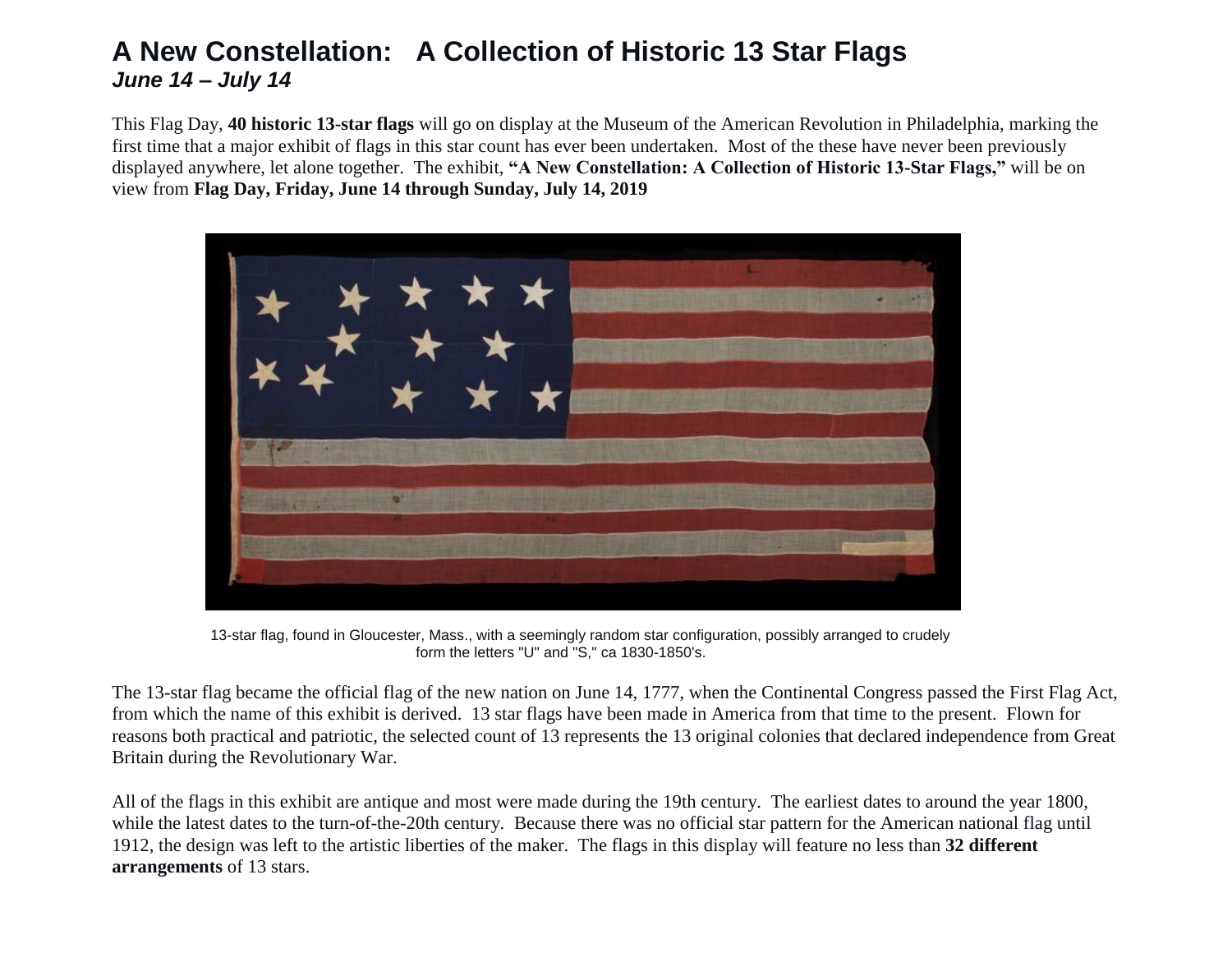"I am thrilled that these treasures will be seen by visitors from around the world at the Museum of the American Revolution this summer," said **Jeff Bridgman**, the leading dealer of antique American flags and political textiles and a leading authority, who is loaning the flags to the Museum. "I truly believe that there is no substitute for the experience of standing in the presence of these remarkable pieces of America's past. As far as I know, no one has ever done an exhibit of this kind with just 13-star examples. Their impressive scale and texture are extraordinary, and it will be simply incredible to view them all together in one room."



13 hand-sewn, single appliques stars in a broad arch above a hand-sewn federal eagle, probably made by flagmaker Sarah McFadden.

Among the highlights, said Bridgman, is one of the earliest known 13-star flags in America, which arranges the 13 stars to form a large single star

Also displayed will be a large flag (5ft. 9in. by 12ft. 4in.) ca. 1830s-1850s, found in Gloucester, Mass., which features 13 stars in a configuration possibly arranged to crudely form the letters "U" and "S."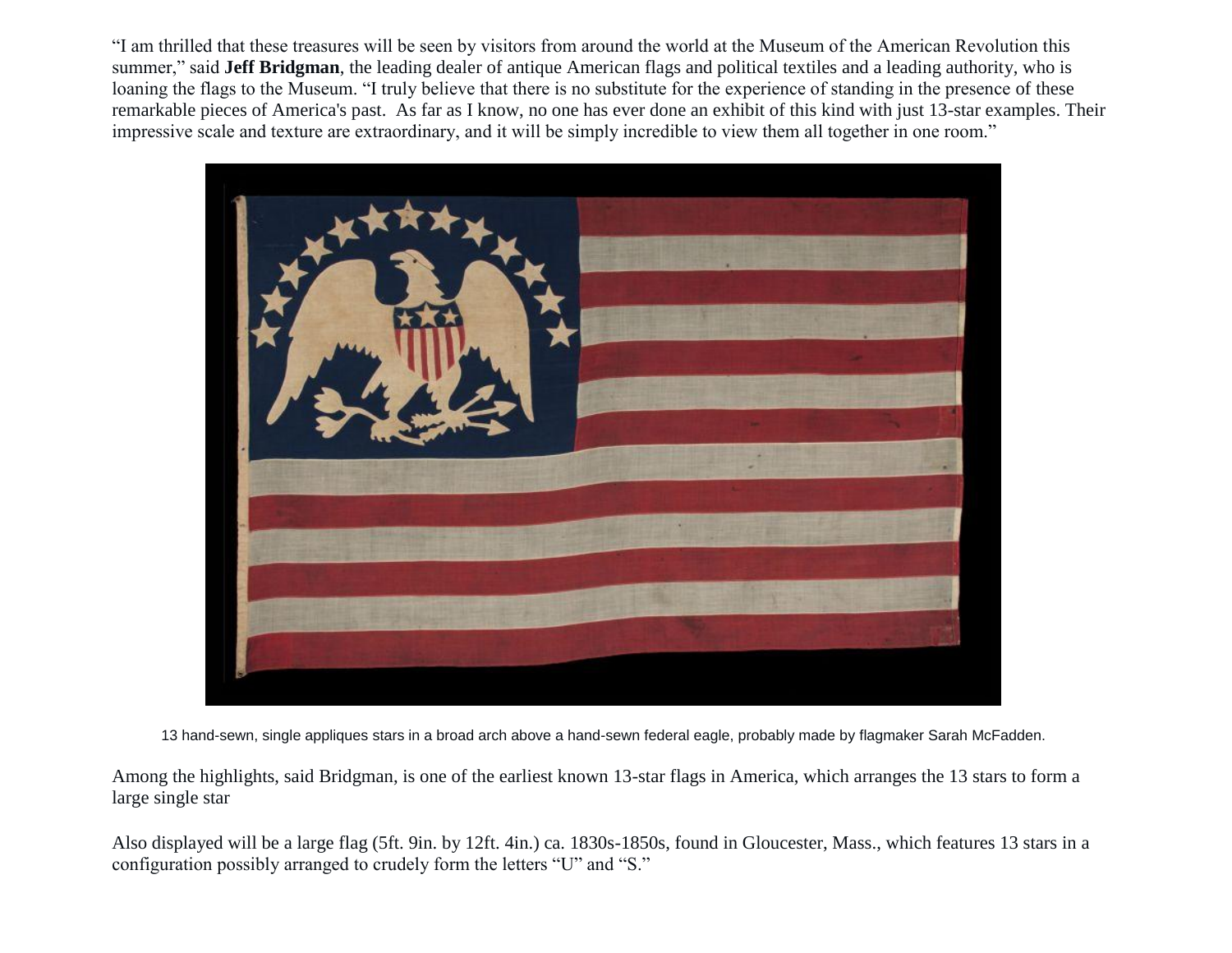The exhibit also features three flags that include eagles as well as stars, one of which was made by venerable flag-maker Sarah McFadden, who is sometimes dubbed "the Betsy Ross of New York."

The exhibit will be on view in the Museum's first-floor Patriots Gallery from June 14 – July 14, 2019 and will be included with regular Museum admission. Tickets to the Museum can be purchased by calling 215.253.6731 or at **[www.amrevmuseum.org](http://www.amrevmuseum.org/)**. In an **adjacent activity space** in Patriots Gallery, visitors of all ages can try on Revolutionary-inspired clothing, handle replica objects, and participate in activities like designing their own flag and other crafts.

During **Flag Day Weekend, Friday, June 14 – Sunday, June 16**, guests can add a stitch to a reproduction of a Revolutionary flag and try cutting a six-pointed star like the ones on Washington's Standard. They also can participate in a flag-themed scavenger hunt in the Museum's galleries.

Throughout the run of the exhibit, each visitor to the Museum will receive a **miniature version of the Commander-in-Chief's Standard**, the flag that marked George Washington's presence on the battlefield, to take home. The Standard, which is in the Museum's collection, is believed to be the earliest surviving 13-star American flag.

In the Museum's core exhibition, visitors can see **two rare Revolutionary-era flags** that are on display. The Monmouth Flag descended in a Pennsylvania family and is one of the oldest surviving flags from the American Revolution, dating to 1775-6. The Forster Flag may be one of the earliest American flags to have been altered after the Declaration of Independence; it is clear that the British Union was removed from it and the white fabric has been reworked to create stripes.

### **About Jeff Bridgman**

Jeff Bridgman is the owner of Jeff R. Bridgman Antiques, Inc. He opened his business 29 years ago and has since exhibited in more than 1,400 antique shows. Bridgman also operates a full-time textile conservation business where he has preserved and framed thousands of flags and related textiles. Today, Bridgman is widely considered to be the foremost expert in the field of antique American flags and the preeminent dealer of flags and American political textiles. He has lectured on antique American flags for many years, has curated museum exhibits, and has performed appraisals for leading museums, insurance companies, and collectors. Bridgman is a member of the American Antiques Dealers Association and the Antiques Council. He serves on the board of directors of the Stars & Stripes Foundation.

### **About Museum of the American Revolution**

The Museum of the American Revolution explores the dramatic, surprising story of the American Revolution through its unmatched collection of Revolutionary-era weapons, personal items, documents, and works of art. Immersive galleries, powerful theater experiences, and digital touchscreens bring to life the diverse array of people who created a new nation against incredible odds. Visitors gain a deeper appreciation for how this nation came to be and feel inspired to consider their role in the ongoing promise of the American Revolution. Located just steps away from Independence Hall, the Museum serves as a portal to the region's many Revolutionary sites, sparking interest, providing context, and encouraging exploration. The Museum, which opened on April 19, 2017, is a private, non-profit, and non-partisan organization. For more information, visit **www.AmRevMuseum.org or call** 877.740.1776.